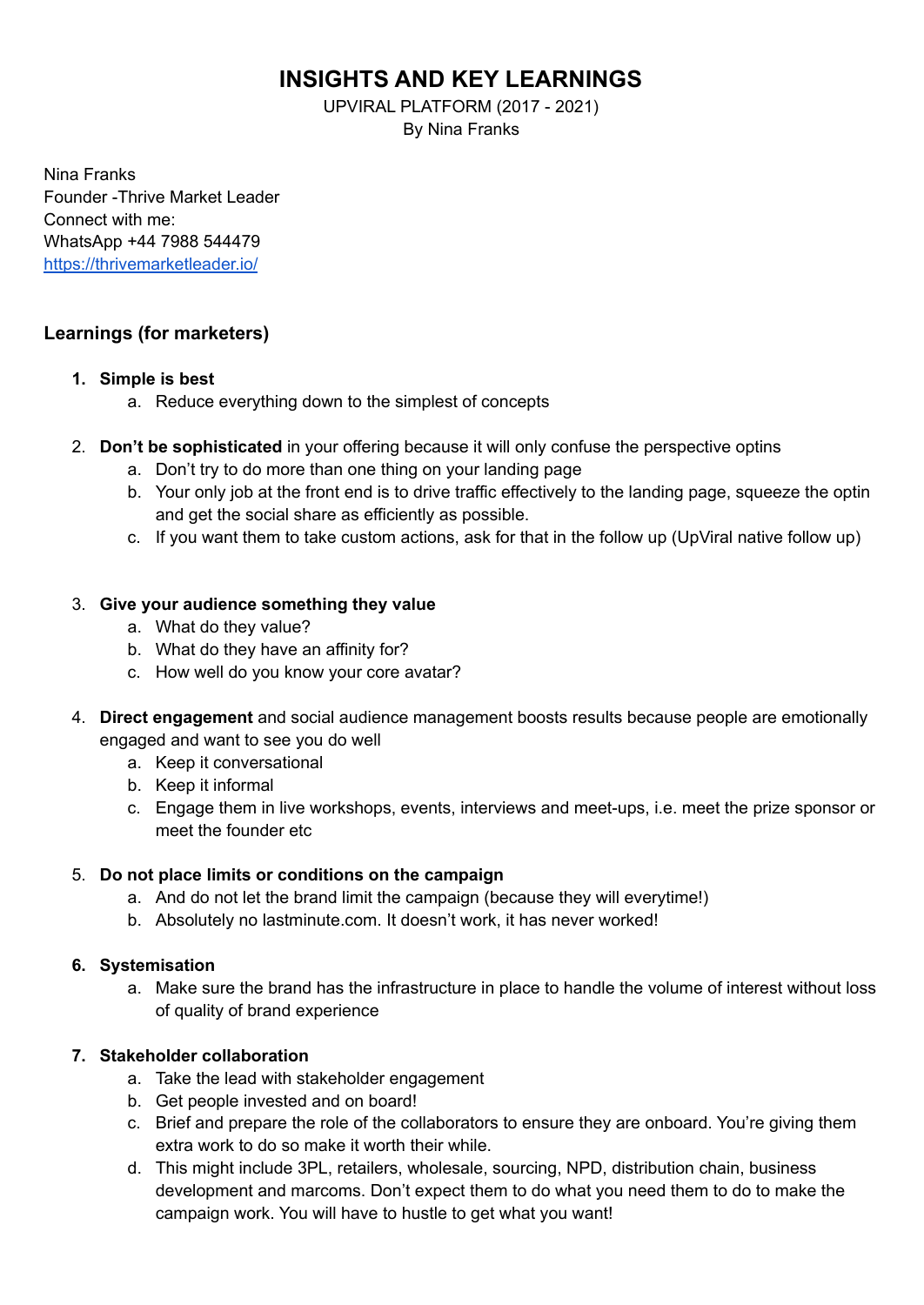## **Insights (for brands)**

## **1. People always want more than they can handle**

- a. Coach them and set expectations
- b. Audit the backend of the business

#### **2. Value is the key**

- a. Brands always try to give away the least but expect to take the most
- b. Relationship building doesn't work this way
- c. See it as an investment and not what you're giving away

#### 3. **Marketing 101** = strategy is king!

- a. What's next you don't make money on the first tx, it's the follow up that counts
- b. What follow-ups do they have in place? This is another upsell opportunity for you and them
- c. Build the funnel/follow up campaign and make it an irresistible offer
- d. What on-boarding do they have in place?
- e. Business owners are usually clueless take them through the steps well in advance so they can prepare / or you can help them prepare for the main event (what happens post-campaign)
- f. If you're an agency, it's not your job to do this, unless it's part of the package you have sold them, but experience has taught us that if you don't handle (or at least guide them) on the backend, they won't see the value you have created for them and will try to hit and run on the follow up.

### 4. **Business owners don't understand marketing formulas**

a. You will need to teach them how to calculate acquisition ROI using the natural attrition + CLV model

#### 5. **Budget**

- a. How much should they spend on acquisition?
- b. The av value of the 1st tx
- c. Aim to break even
- d. Over deliver in terms of direct engagement / CRM, i.e. live events and not pre-recorded
- e. Let them experience how much you value them now, because how you treat them now will train them how you want them to behave in the future
- f. Cheap traffic is cheap for a reason. Match your offer and campaign experience to the quality of the audience you want to attract. Make sure the values are aligned.

#### **6. Make as much of a big splash over the winners as you would the core campaign**

- a. Plus it will generate tons of really great content for you to post with lots of warm sentiment
- b. Film the unboxing of the prize
- c. Let them know via video meeting and film their first reaction upon hearing the news they won
- d. Get them to send in a selfie video of them in the moment
- e. Follow up with them a few weeks or months later and make a video series about it for social consumption

## 7. **Attention is the new currency**

## 8. **UpViral is the barometer of relevance!**

- a. More than any other tool, UpViral is the acid test of audience quality
- b. It is also a key indicator of brand following quality